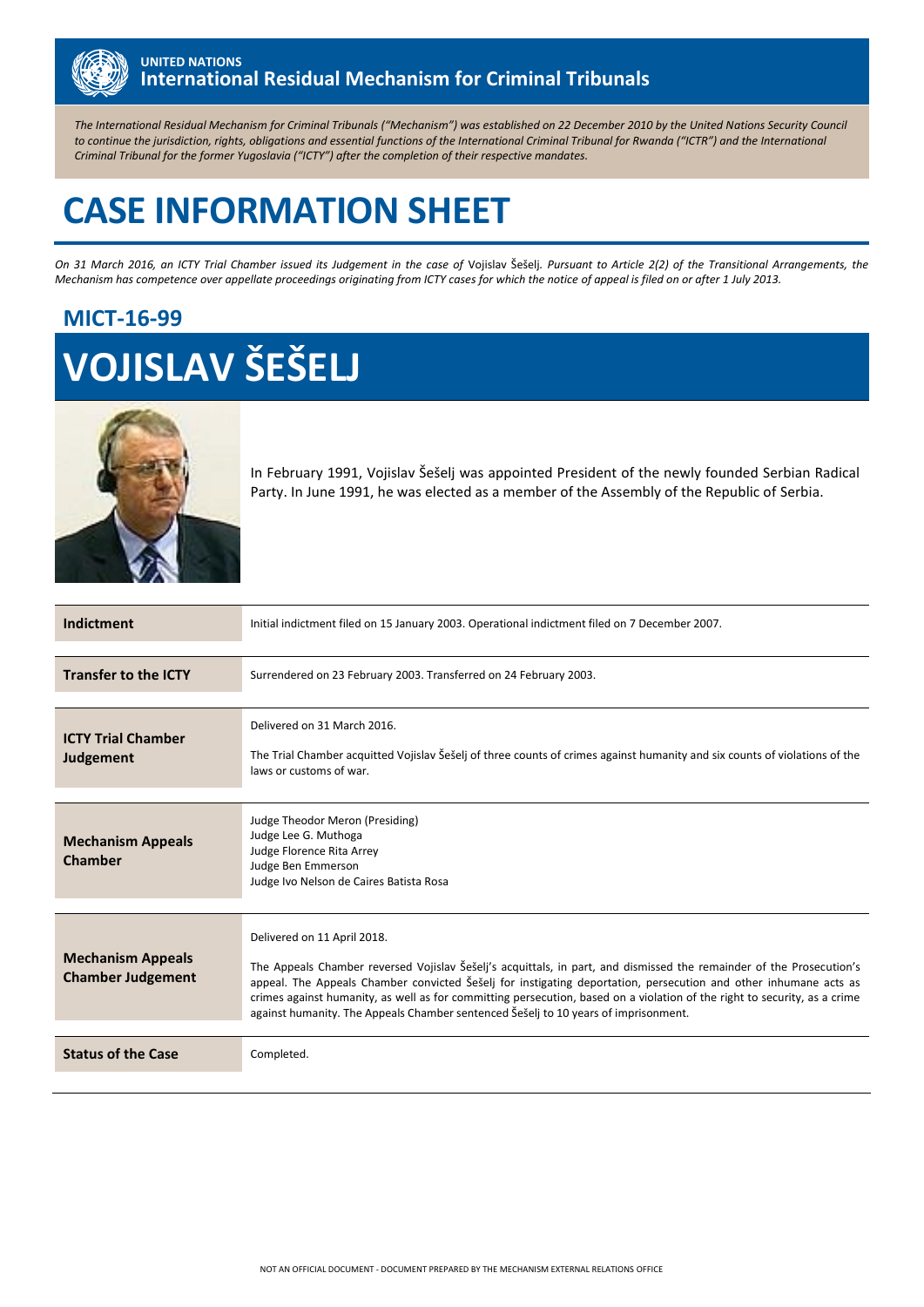### **APPEALS PROCEEDINGS**

On 2 May 2016, the Prosecution filed its notice of appeal against the ICTY Trial Judgement.

On 29 August 2016, the Prosecution filed a public redacted version of its appeal brief (filed confidentially on 18 July 2016).

On 19 December 2016, Vojislav Šešelj submitted his respondent's brief in Bosnian/Croatian/Serbian ("B/C/S"). The official translation of the Respondent's brief into one of the working languages of the Mechanism was filed on 7 February 2017. The Prosecution filed its reply brief on 22 February 2017.

On 18 September 2017, the Mechanism Appeals Chamber issued an order inviting Šešelj to clarify whether or not he maintained his earlier stated position not to attend the appeal hearing, and warning him that, if he chose not to attend, the Registrar would be instructed to assign a standby counsel.

On 11 October 2017, following Šešelj's refusal to respond to the order within the given 10-day deadline, the Appeals Chamber instructed the Registrar to assign a standby counsel, with a mandate strictly limited to ensuring that Šešelj's procedural rights at the appeal hearing would be protected in the event that he did not appear for the hearing.

On 17 October 2017, the Appeals Chamber scheduled the appeal hearing for 13 December 2017. In doing so, the Appeals Chamber informed the parties that, should Šešelj not participate in the hearing, his response in writing to the Prosecution's oral arguments would be due within 10 days of receiving the B/C/S transcript of the hearing, and that the Prosecution may file a reply within five days of receiving the English translation of Šešelj's response.

On 19 October 2017, in accordance with the Appeals Chamber's decision of 11 October 2017, the Registrar assigned Colleen Rohan as standby counsel to Šešelj.

On 13 December 2017, the Appeals Chamber heard oral arguments in the appeal filed by the Prosecution. Since Šešelj did not appear for the appeal hearing, standby counsel was present at the hearing to protect his procedural interests.

On 25 December 2017, Šešelj confirmed receipt of the B/C/S transcript of the appeal hearing.

On 11 April 2018, the Appeals Chamber rendered the Appeal Judgement and reversed Šešelj's acquittals, in part, entering convictions against Šešelj under Counts 1, 10 and 11 of the indictment for instigating deportation, persecution (forcible displacement), and other inhumane acts (forcible transfers) as crimes against humanity, as well as for committing persecution, based on a violation of the right to security, as a crime against humanity. The Appeals Chamber found that the Trial Chamber erred in not holding Šešelj criminally responsible for a speech he gave in Hrtkovci, Vojvodina (Serbia) on 6 May 1992, calling for the expulsion of the non-Serbian population. In addition, the Appeals Chamber reversed the Trial Chamber's finding that there was no widespread or systematic attack against the non-Serbian civilian population in Croatia and in Bosnia and Herzegovina. The Appeals Chamber also determined that the crimes committed in Hrtkovci, Vojvodina, were part of the wider attack in Croatia and Bosnia and Herzegovina.

The Appeals Chamber sentenced Šešelj to 10 years of imprisonment. The sentence was declared served in view of the credit to which Šešelj was entitled under the Rules of Procedure and Evidence for the time he spent in detention in custody of the ICTY pending trial.

# **CASE BACKGROUND INFORMATION**

#### **INDICTMENT**

Vojislav Šešelj was charged before the ICTY with three counts of crimes against humanity and six counts of violations of the laws or customs of war committed during the period from August 1991 until September 1993.

The indictment alleged that Šešelj planned, ordered, instigated, committed, including through his participation in a joint criminal enterprise ("JCE"), or otherwise aided and abetted in the planning, preparation or execution of these crimes. The indictment alleged that the purpose of the JCE was the permanent forcible removal of a majority of the Croat, Muslim and other non-Serb civilian populations from parts of Croatia, Bosnia and Herzegovina and the province of Vojvodina in the Republic of Serbia.